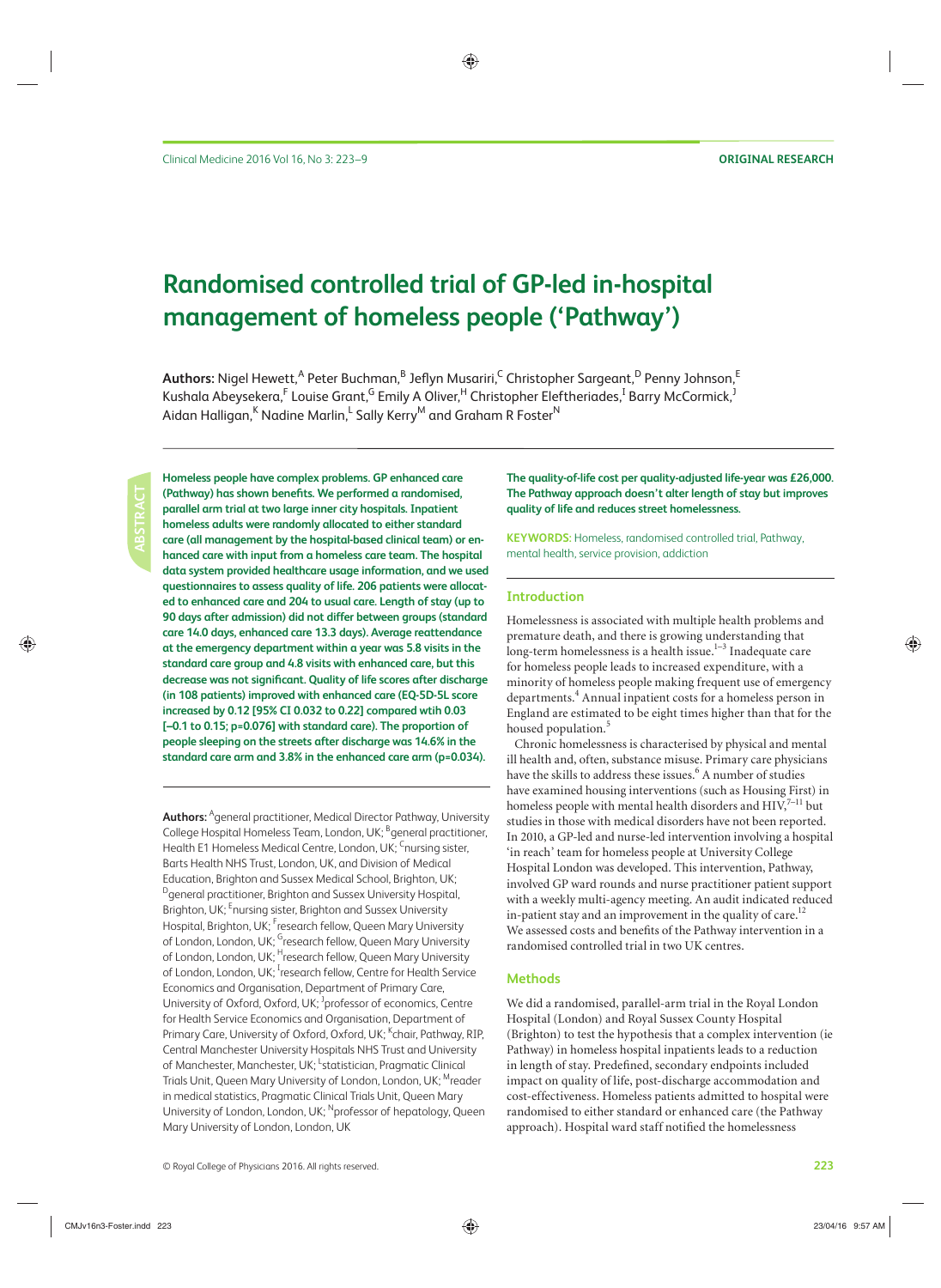#### **Nigel Hewett, Peter Buchman, Jeflyn Musariri** *et al*

nurse of all admitted patients aged 18 years or older who were homeless (ie who did not have somewhere to stay when they left hospital, including people living with a friend or in a hostel and those who became homeless as inpatients). Exclusion criteria were visitors with an address elsewhere and patients who did not provide consent within 7 days. Readmitted patients who had been randomised to the study were assigned to their original group.

 After providing informed consent and baseline assessment, patients were randomly allocated to either standard or enhanced care, using a web-based system. During the study (6 months' recruitment in London), the patient information sheet was modified to allow lifelong follow-up. Randomisation was 1:1, and was stratified by centre. Random-sized blocks (2, 4 or 6) were used to control workload and achieve balance across centres. Neither participants nor health professionals were blinded but primary outcome data from hospital records were cleaned and masked to allocation.

 Patients assigned to standard care were visited once by the homelessness health nurse and provided with an information leaflet describing local services. The Pathway approach has been described elsewhere.<sup>12</sup> Briefly, patients randomised to enhanced care were visited regularly by the homelessness nurse to provide support and establish community links. A GP (PB or CS) performed thrice weekly ward rounds and provided advocacy advice and medical input. A weekly multi-agency meeting was attended by the Pathway team, local council officers, hostel managers, outreach workers, drug and alcohol nurses, homeless centre staff, social and palliative care workers, hospital consultants and therapists. Patients randomised to the enhanced care arm who had challenging discharge needs were discussed and multi-agency care plans devised. Patients randomised to standard care were not discussed. All patients completed a questionnaire detailing current lifestyle and health status before randomisation (admission questionnaire, S1).

 Patients were contacted within 6 weeks (±4 weeks) of discharge by a research fellow and asked to complete a second questionnaire (follow-up questionnaire, S2), either face-toface or by telephone. We planned to contact 25% of patients at random, but following initial attempts showing that only 25% of patients responded, we attempted to contact everyone. The study was approved by the UK Ethics Committee, London South East (11/LO/0755).

#### Study endpoints

 The primary outcome was cumulative duration of hospital stay (time between admission and discharge summed across all admissions within 90 days of initial admission, censored at 90 days). Secondary outcomes included emergency department reattendance 3 months after discharge, readmission 1 and 3 months after discharge, quality of life (measured by EQ-5D-5L $<sup>13</sup>$  and a 10-point sliding scale questionnaire) and</sup> accommodation after discharge. An additional, longer-term impact analysis was performed to assess the cumulative length of stay in patients a year from first admission.

#### Statistical analysis

 Data on patients admitted to the hospitals was collected by the hospital data system and was obtained by regular downloads. The trial team cleaned the data, removed duplication and resolved queries by discussion. Analysis was performed in Stata 11 SE.

An audit at University College Hospital<sup>12</sup> of 250 patients showed that the average length of stay fell from 12.7 to 9.5 days. Our primary outcome was length of stay, which was likely to follow a skew distribution. Using a log transformation, reduction in length of stay of around 18%, with standard deviation in both groups of around 1.0, could be detected with 80% power at the 5% significance level if there were 400 participants in each group. In an average year, over 800 homeless people are admitted to the Royal London Hospital and Royal Sussex County Hospital, and we assumed that few patients would not participate. We planned to include all eligible admissions over 12 months from December 2011. Following delays in Brighton (enrolment commenced June 2012) and slow recruitment in London, London recruitment was extended until June 2013.

 All randomised patients were analysed. A regression model was used to analyse length of stay, adjusting for age, sex and site using bootstrapping to allow for non-normality in the outcome data. The proportion of patients readmitted after discharge was analysed using a logistic regression model adjusting for age, sex and site. Quality of accommodation was assessed as 'living on the street' or 'in accommodation' (including a hostel).

### Cost-effectiveness analysis

 We assessed costs from the hospital perspective using staffing costs from national pay scales and inpatient costs by hospital coding (spell-based NHS reference costs for 2011–12). Each spell was assigned a unit cost on the basis of its health resource group, and a total patient cost was calculated as the sum of costs across all spells. We adjusted costs for the differential input price (staff etc) in London and Brighton, using the Market Forces Factor. To match spells to reference costs, data for 2011–12 and 2012–13 were merged with the relevant year's reference costs using the hospital record health resource group code based upon admission method. Where no match was found for a 2012–13 spell, the data were merged into the 2011–12 reference costs (ie we assumed that the cost was unchanged). No discounting for time was invoked. Non-parametric bootstrapping was used to account for uncertainty in calculating incremental costeffectiveness ratios, using 1000 replications.

# **Results**

 Fig 1 shows the flow of participants. 1009 patients were referred, 387 of whom were ineligible. Of the 622 eligible patients, 66% agreed to participate. 414 patients provided consent, but three had already been randomly assigned and one was untraceable, leaving 410 for analysis. Table 1 shows the population characteristics. Most (81%) were male and British (71%). 178 (43%) had been living on the street immediately before admission and most ( $n = 331$ ) had been previously admitted to hospital. Mental health disorders (74% reported depression), infection (∼40%) and alcohol abuse (>30%) were common; illicit drug use was admitted in a minority (Supplementary Table 1, S3).

Fig 2 illustrates the total number of days in hospital during the initial admission and following 90 days. 204 patients allocated to standard care had 324 admissions at an average duration of 8.8 days per admission, whereas 206 patients allocated to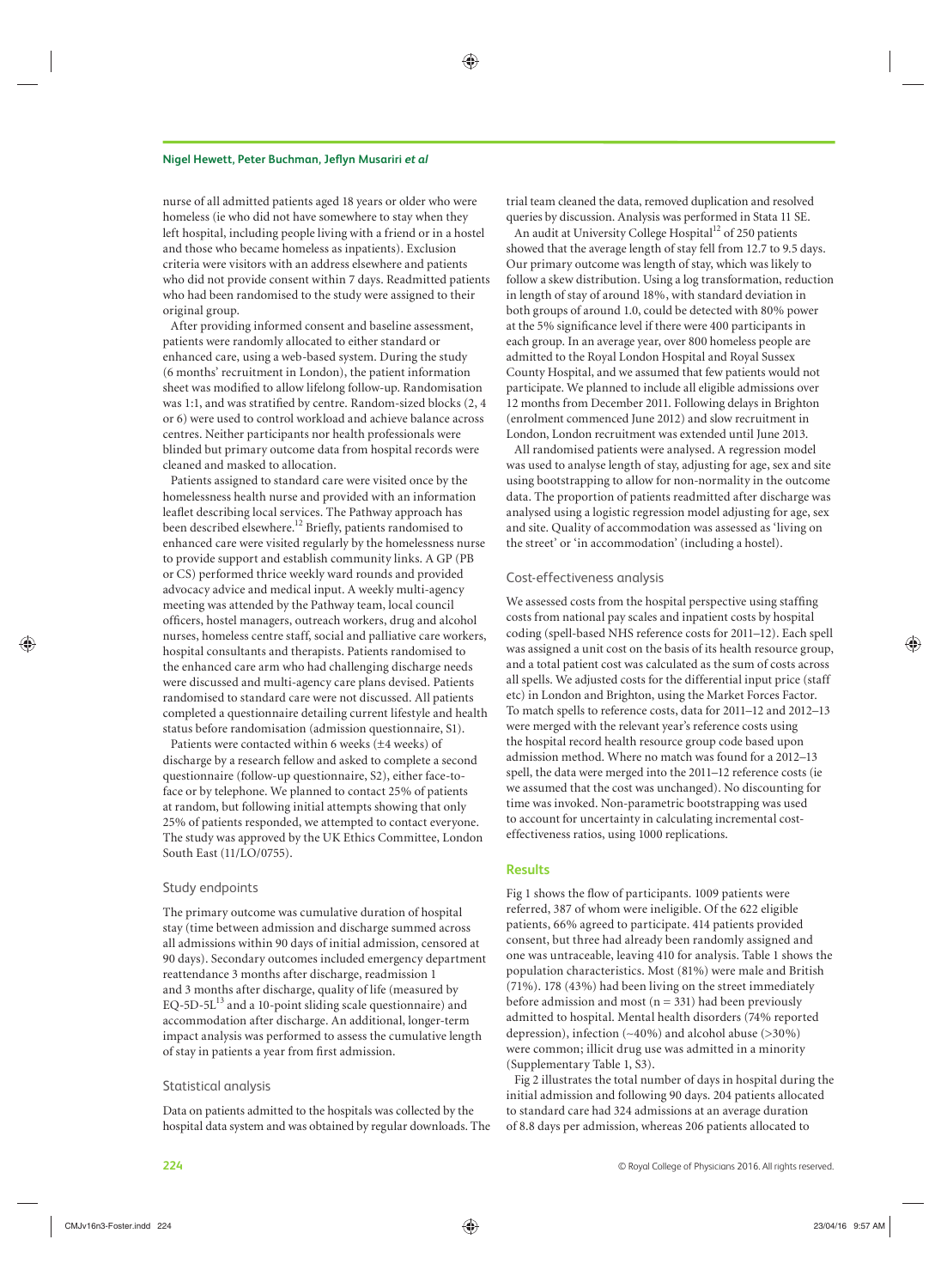#### GP-led in-hospital management of homeless people



enhanced care had 324 admissions and stayed an average of 8.5 days. The total length of time spent in hospital in 90 days was 14.0 and 13.3 days, respectively (adjusted difference –0.4 [95% CI –3.88 to 3.07]). Four patients in the enhanced care arm and two in the standard care arm were admitted for more than 90 days. Readmissions and reattendances at the emergency department did not differ between the groups (Table 2), and neither did planned as opposed to emergency readmissions (Supplementary Table 2, S3). Ten deaths occurred – seven with enhanced care and three with standard care arm. Following a change to the protocol after 6 months, patients were asked to consent to providing long-term follow-up data. 226 patients agreed to long-term follow-up and Table 2 shows no significant difference in the number of readmissions in the first year or in the total length of stay (20.8 days in the standard care arm vs 18.5 days in the enhanced care arm). The number of attendances to accident and emergency did not differ between

the groups. There was a numerical reduction in the total number of attendances (bootstrapped) between the control and intervention groups (means of six and five attendances respectively), but it was not statistically significant (difference  $-0.8$  [95% CI  $-4.3$  to 2.8]).

 The impact of the intervention on quality of life and housing was assessed in 48 (23.3%) patients allocated to standard care and 53 (25%) in the enhanced care group. There were no differences in patients who did or did not complete the questionnaire (Supplementary Table 3, S3) and there was no relationship between follow-up duration and either the follow-up EQ-5D-5L index or the gain in EQ-5D-5L scores (Supplementary Fig 1,  $\overline{S}$ ), suggesting that the benefits of the intervention did not decline with time. Table 3 compares EQ-5D-5L scores from admission and post-discharge questionnaires. There was an increase in EQ-5D-5L scores in patients who had received the intervention compared with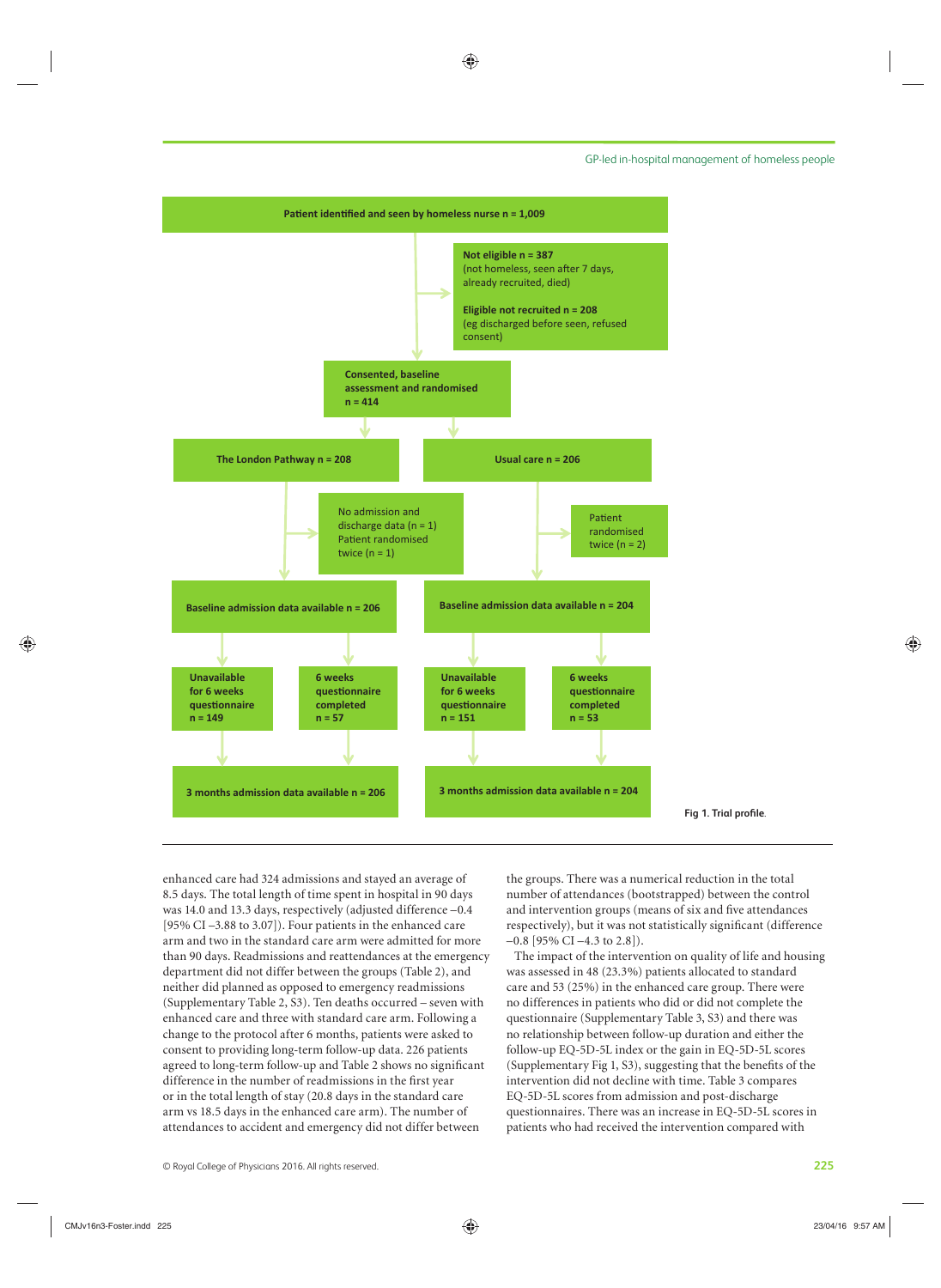# **Nigel Hewett, Peter Buchman, Jeflyn Musariri** *et al*

| Table 1. Patient demographics.           |                         |                         |
|------------------------------------------|-------------------------|-------------------------|
|                                          | Standard care (n = 204) | Enhanced care (n = 206) |
| <b>Site</b>                              |                         |                         |
| London                                   | 154 (75.5%)             | 156 (75.7%)             |
| Brighton                                 | 50 (24.5%)              | 50 (24.3%)              |
| Age, mean (SD)                           | 42.5(11.3)              | 41.6(12.1)              |
| <b>Male sex</b>                          | 166 (81.4%)             | 168 (81.6%)             |
| <b>Nationality</b>                       |                         |                         |
| <b>UK</b>                                | 148 (72.5%)             | 143 (69.4%)             |
| <b>European Union</b>                    | 36 (17.6%)              | 46 (22.3%)              |
| Other/not given                          | 20 (9.8%)               | $17(8.3\%)$             |
| Asylum seeker - yes                      | $5(2.5\%)$              | $7(3.4\%)$              |
| Refugee - yes                            | $2(0.9\%)$              | $7(3.4\%)$              |
| Time since permanent accommodation       |                         |                         |
| $<$ 1 month                              | 30 (14.7%)              | 38 (18.4%)              |
| 1-12 months                              | 46 (22.5%)              | 33 (16.0%)              |
| $1-5$ years                              | 58 (28.4%)              | 54 (26.2%)              |
| >5 years                                 | 32 (15.7%)              | 48 (23.3%)              |
| Not given                                | 38 (18.6%)              | 33 (16.0%)              |
| Long-term medical conditions - yes       | 156 (76.5%)             | 163 (79.1%)             |
| Long-term mental health problems - yes   | 113 (55.4%)             | 123 (59.7%)             |
| <b>Housing status on admission</b>       |                         |                         |
| <b>Street</b>                            | 96 (47.1%)              | 82 (39.8%)              |
| Unstable address                         | 62 (30.4%)              | 70 (34.0%)              |
| Bed & breakfast or hotel                 | $3(1.5\%)$              | $12(5.8\%)$             |
| Unsupported hostel                       | $8(3.9\%)$              | $4(1.9\%)$              |
| Supported hostel                         | 26 (12.7%)              | 34 (16.5%)              |
| Stable address*                          | $2(0.9\%)$              | $3(1.5\%)$              |
| Not given                                | $7(3.4\%)$              | $1(0.5\%)$              |
| Hospital admission in previous 12 months |                         |                         |
| None                                     | 33 (16.2%)              | 27 (13.1%)              |
| $\mathbf{1}$                             | 52 (25.5%)              | 55 (26.7%)              |
| $2 - 9$                                  | 95 (46.6%)              | 104 (50.5%)             |
| $10 - 30$                                | 12 (5.9%)               | $13(6.3\%)$             |
| Not given                                | $12(5.9\%)$             | $7(3.4\%)$              |
| Nights sleeping rough in 28 days         |                         |                         |
| None                                     | 85 (41.7%)              | 110 (53.4%)             |
| $1-6$ days                               | 26 (12.7%)              | 32 (15.5%)              |
| $7-13$ days                              | $8(3.9\%)$              | $11(5.3\%)$             |
| 14 to 20 days                            | $17(8.3\%)$             | $11(5.3\%)$             |
| 21 to 27 days                            | $9(4.4\%)$              | $4(1.9\%)$              |
| Every day                                | 46 (22.5%)              | 32 (15.5%)              |
| Not given                                | $13(6.4\%)$             | $6(2.9\%)$              |
| EQ-5D-5L Mean (SD)                       | 0.48(0.33)              | 0.47(0.32)              |

Data are n (%) unless otherwise stated. \*Includes patients who became homeless during admission. SD = standard deviation.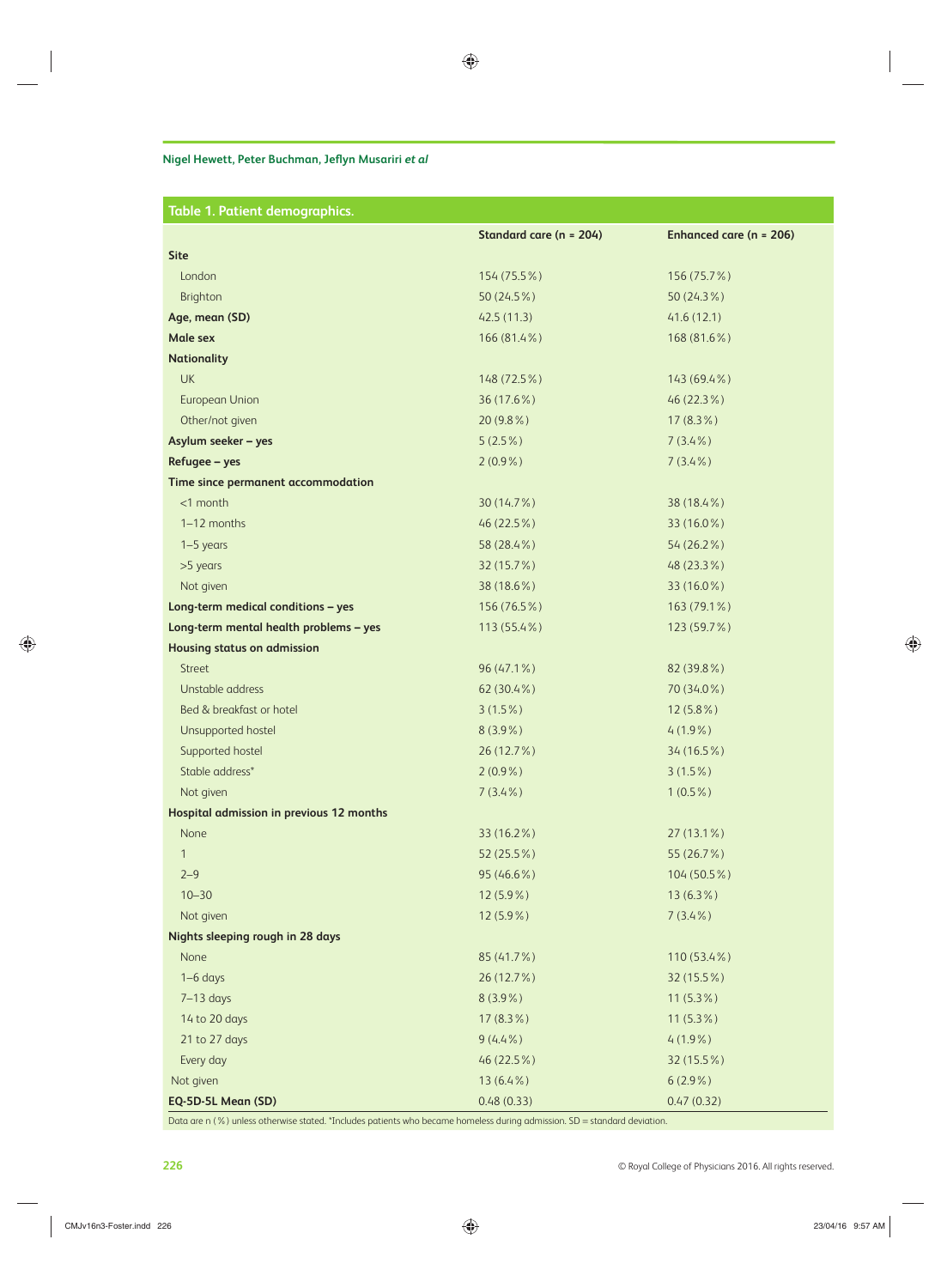

**Fig 2. Kaplan–Meier curve showing cumulative length of admission within 90 days in the standard and enhanced care groups.** 

those who received standard care, although this increase was not statistically significant. Table 3 also shows accommodation after discharge. 14.6% of patients in the control arm were street homeless at discharge compared with 3·8% of patients in the intervention arm (odds ratio 0.14 [95% CI 0.02–0.86], p=0.034). To analyse the self-assessed sliding scale for coping, we used a bootstrapped linear regression model for the four coping questions (money, relationships, drugs and alcohol, and managing accomodation (supplementary questionaires, S1 and S2)) to compare follow-up score, adjusted for age, sex and site, and baseline score (Table 4). The intervention significantly improved scores for money and relationships and numerically improved the scores for accommodation, but did not affect the scores for drugs and alcohol. Taken together, these data indicate that the intervention improved accommodation and quality of life after discharge.

 **Table 2. Duration of in-patient stay, reattendances and A&E attendances within 90 days and 1 year of admission.** The total duration of in-hospital stay (the index admission plus readmissions) is shown for all patients by treatment arm. Type of admission, number of admissions and attendances in A&E are also shown.

|                                                                  | Standard care (n = 204) | Enhanced care (n = 206) |
|------------------------------------------------------------------|-------------------------|-------------------------|
| Part A: Within 90 days of admission (all patients)               |                         |                         |
| <b>Total admissions</b>                                          | 324                     | 324                     |
| <b>Type of admissions</b>                                        |                         |                         |
| Emergency                                                        | 266                     | 269                     |
| Elective                                                         | 24                      | 27                      |
| Other/not known                                                  | 34                      | 28                      |
| Number of admissions within 90 days of index admission           |                         |                         |
| $\mathbf{1}$                                                     | 139                     | 138                     |
| $2 - 5$                                                          | 63                      | 66                      |
| $>6$                                                             | $\overline{2}$          | $\overline{2}$          |
| Mean total length of stay censored at 90 days (SD)               | 14.0(18.5)              | 13.3(14.5)              |
| Patients attending A&E within 90 days of discharge, n (%)        | 57 (28%)                | 58 (28%)                |
| Part B: Within 1 year of admission (additional consent obtained) |                         |                         |
| Total participants who consented to longer follow-up             | 111                     | 115                     |
| <b>Total admissions</b>                                          | 313                     | 280                     |
| <b>Type of admissions</b>                                        |                         |                         |
| Emergency                                                        | 254                     | 239                     |
| Elective                                                         | 32                      | 20                      |
| Other/not known                                                  | 27                      | 21                      |
| Admissions in 1 year from index admission                        |                         |                         |
| $\mathbf{1}$                                                     | 61                      | 58                      |
| $2 - 5$                                                          | 106                     | 106                     |
| $>6$                                                             | 35                      | 35                      |
| Mean length of individual stay, days (SD)                        | 7.4(17.2)               | 7.6(12.8)               |
| Bootstrapped total length of stay, days (SE)                     | 20.8(2.8)               | 18.5(2.0)               |
| Patients attending A&E within 1 year of consent, n (%)           | 74 (66.7%)              | 72 (62.6%)              |
| Bootstrapped total attendances, n (SE)                           | 5.8(1.3)                | 4.8(1.2)                |

Data are n unless otherwise specified. A&E = accident and emergency; SD = standard deviation; SE = standard error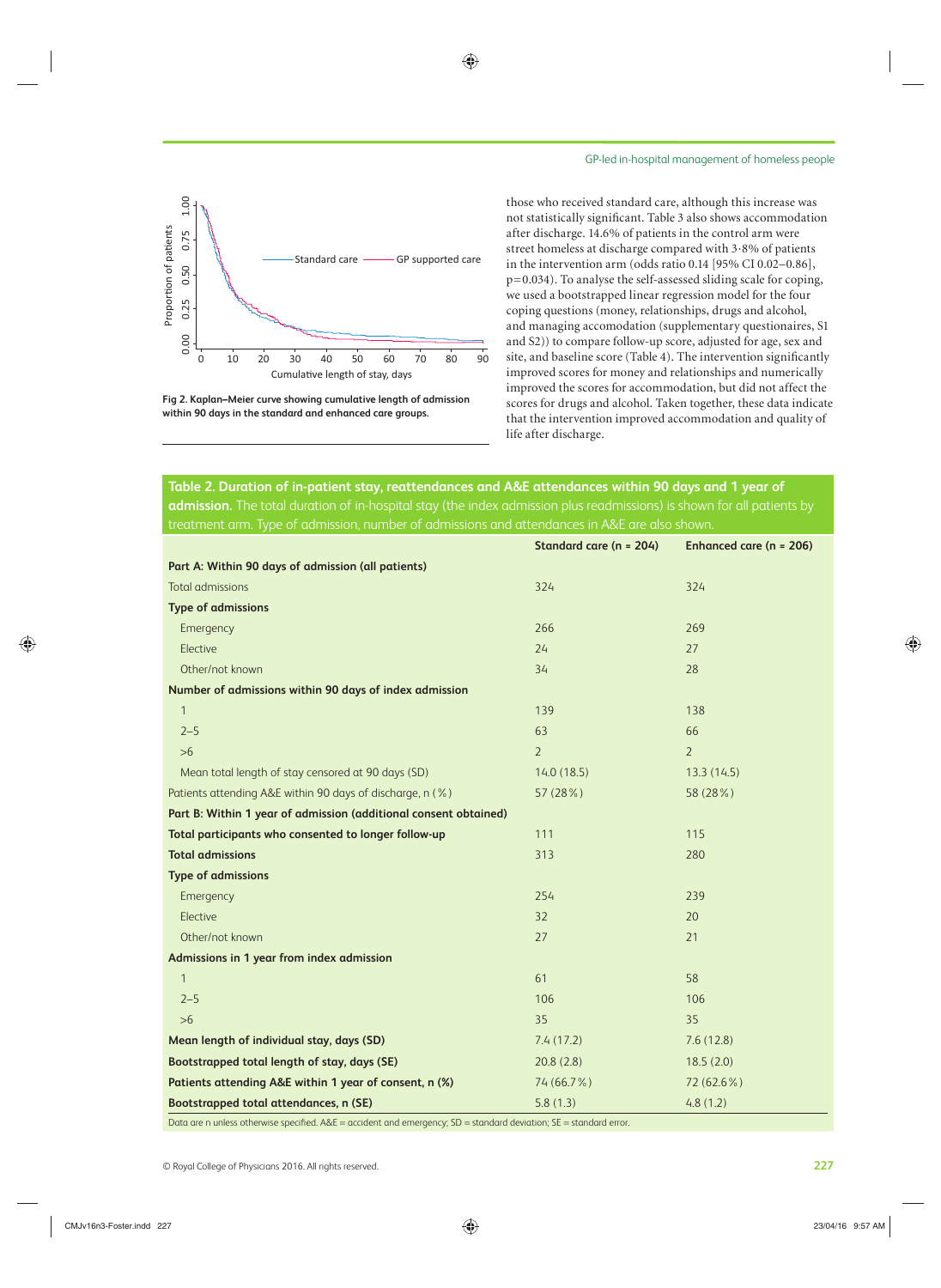#### **Nigel Hewett, Peter Buchman, Jeflyn Musariri** *et al*

| Table 3. Impact of the intervention on quality of life and accommodation. |                      |                    |                      |               |                        |       |
|---------------------------------------------------------------------------|----------------------|--------------------|----------------------|---------------|------------------------|-------|
|                                                                           | <b>Standard care</b> |                    | <b>Enhanced care</b> |               | Adjusted difference at | p     |
|                                                                           | <b>Baseline</b>      | Follow-up          | <b>Baseline</b>      | Follow-up     | follow-up (95% CI)     |       |
| <b>EQ-5D-5L questionnaire</b>                                             |                      |                    |                      |               |                        |       |
| Patients, n                                                               | 48                   | 48                 | 53                   | 53            |                        |       |
| Mean total EQ-5D-5L score                                                 | 0.48                 | 0.47               | 0.43                 | 0.56          | $0.09$ (-0.03 to 0.22) | 0.151 |
| Accommodation<br>questionnaire                                            |                      |                    |                      |               |                        |       |
| Street homeless, n/N (%)                                                  | 96/204<br>$(47.1\%)$ | 7/48<br>$(14.6\%)$ | 82/206<br>$(39.8\%)$ | $2/53(3.8\%)$ | $0.14$ (0.02 to 0.86)  | 0.034 |
|                                                                           |                      |                    |                      |               |                        |       |

# Cost-effectiveness

 The costs of the intervention were viewed from the hospital perspective. Staff costs included one full-time nurse and 16 GP hours per week. Multidisciplinary meeting costs were included in the hospital staff time allocation and external costs were excluded. We estimate that the intervention costs £154,228 to operate per year with the salary costs (Supplementary Table 5, S3) added to the training costs  $(\text{\textsterling}11,120)$ . The impact of the intervention on inpatient activity was assessed by comparing average cost per inpatient spell using all spells for which data were available. We found no impact on inpatient costs and compared operating costs of the intervention with the effect on patient health gain, measured in quality-adjusted lifeyears (QALYs). At baseline, health-related quality of life was similar across the arms. Since there was no correlation between EQ-5D-5L change and duration of follow-up (Supplementary Table 5, S3), we translated the EQ-5D-5L index scores into QALYs by assuming that the patient stays at their baseline health state for the shortest follow-up duration in our sample (6 days), and the patient is assumed to move to their follow-up health state for a duration of the difference between the longest and shortest follow-up  $(235-6 = 229 \text{ days})$ . This probably underestimates the intervention's health gain, because QALYs are censored at 235 days but the benefits could last longer. On the basis of these assumptions, we estimate an incremental costeffectiveness ratio of £26,431. Supplementary Fig 2 summarises the uncertainty around our estimate in a cost-effectiveness acceptability curve.

#### **Discussion**

 This is the first randomised controlled trial of a hospitalbased, GP-led intervention in a homeless population. We found no significant difference in the duration of hospital stay between patients receiving enhanced care and those receiving standard care, refuting our hypothesis that the intervention would reduce length of stay. Long-term follow-up of a subset of patients showed no significant reduction in hospital service usage in those who received enhanced care. Both hospitals involved in this study provide acute medical care to large populations and both have been subjected to pressures to reduce length of stay and reduce admissions. It is therefore possible that our failure to reduce length of stay in homeless people reflects the severity of their disease on admission and the relative efficiency of the existing discharge service. On a number of different measures, the intervention improved quality of life, and this improvement was cost-effective using conservative assumptions. The benefits to patients exposed to the intervention were substantial, and this is one of the first interventions to show a reduction in the proportion of patients sleeping on the streets.

 A strength of our trial was that it was a randomised, realworld, controlled clinical trial in a population who are not normally studied and in whom robust data collection is rare. However, the rate of recruitment was low, and our study in the self-selected population who participated should be interpreted with caution. We did not provide support at weekends or over holidays, which could have reduced the opportunity for a benefit. However, a 7-day service might prove unduly expensive. Although the study did not recruit as planned and was underpowered, the similar duration of hospital stay in 400 patients suggests that full recruitment to the study would not have altered our conclusions. The study involved an in-hospital study team interacting with the ward clinical staff, and the team could have increased awareness of the needs of homeless people and led to an improvement in care in the control population.

 **Table 4. Impact of the intervention on self-assessed sliding scale for coping with money, relationships, drugs and alcohol and accommodation.** The sliding scale coping questionnaire is a 10-point questionnaire in which 1 = not coping and  $10 -$ coping well.  $SD =$ ctandard deviation.

| $\sim$ . The coping and to $\sim$ coping well. So $\sim$ standard deviation. |     |                 |                 |                                  |       |  |  |
|------------------------------------------------------------------------------|-----|-----------------|-----------------|----------------------------------|-------|--|--|
|                                                                              | n   | Mean score (SD) | Mean score (SD) | Adjusted difference at follow-up | p     |  |  |
| Money                                                                        | 109 | 3.85(3.03)      | 5.21(2.68)      | 1.23 (0.17 to 2.29)              | 0.023 |  |  |
| Relationships                                                                | 108 | 4.79(3.36)      | 5.68(2.97)      | $1.23$ (0.10 to 2.36)            | 0.032 |  |  |
| Drugs and alcohol                                                            | 106 | 7.45(3.10)      | 7.33(2.94)      | $-0.03$ ( $-1.04$ to 0.99)       | 0.96  |  |  |
| Accommodation                                                                | 108 | 4.98(3.15)      | 6.20(3.15)      | $1.17 (-0.06 \text{ to } 2.40)$  | 0.062 |  |  |